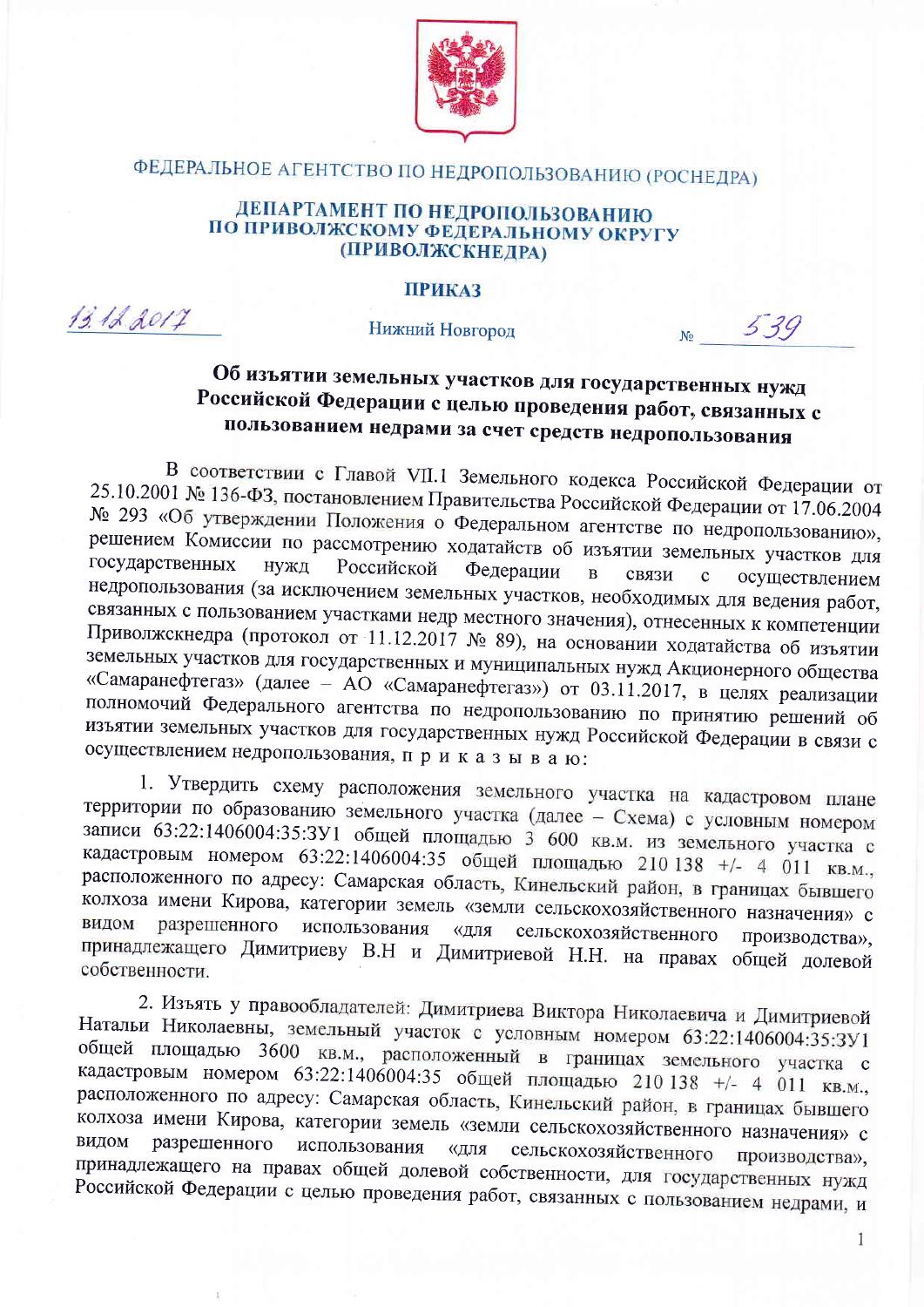осуществляемых за счет средств АО «Самаранефтегаз» в соответствии с лицензией СМР 02106 НЭ (дата государственной регистрации 13 мая 2016).

3. Поручить АО «Самаранефтегаз»:

- выступать заказчиком кадастровых работ в целях образования земельного участка, подлежащего изъятию, в соответствии с утвержденной Схемой;

представить в орган, осуществляющий постановку на государственный кадастровый учет объектов недвижимости, заявление о постановке на государственный кадастровый учет земельного участка, который предстоит образовать;

- выступать заказчиком работ по оценке прекращаемых прав и размера убытков, причиняемых изъятием земельного участка;

- осуществлять переговоры с правообладателями: Димитриевым Виктором Николаевичем и Димитриевой Натальей Николаевной, относительно условий изъятия земельного участка;

- осуществить подготовку проектов соглашений об изъятии земельного участка и направить их в Приволжскнедра для согласования и подписания;

- направить в установленном порядке подписанные со стороны Приволжскнедра соглашения об изъятии земельного участка в адрес правообладателей: Димитриева Виктора Николаевича и Димитриевой Натальи Николаевны, для подписания.

4. Отделу геологии и лицензирования Приволжскнедр по Самарской области (Миронова О.А.) направить в установленном порядке копию настоящего приказа:

- Димитриеву Виктору Николаевичу;

- Димитриевой Наталье Николаевне;

- АО «Самаранефтегаз»;

- в орган регистрации прав на территории Самарской области.

5. Самарскому филиалу ФБУ «ТФГИ по Приволжскому федеральному округу» (Альгаева  $(H.B.)$ осуществить опубликование настоящего приказа  $\mathbf{B}$ порядке, установленном для официального опубликования (обнародования) муниципальных правовых актов уставом поселения, городского округа (муниципального района в случае, если земельные участки, подлежащие изъятию, расположены на межселенной территории) по месту нахождения земельного участка, подлежащего изъятию.

6. Разместить настоящий приказ на официальном сайте Приволжскнедра в сети «Интернет».

7. Ответственность за исполнение приказа возложить на начальника отдела геологии и лицензирования Приволжскнедр по Самарской области Миронову О.А.

8. Контроль за исполнением настоящего приказа возложить на Полякову Л.А.

Начальник

В.В. Хамидулин